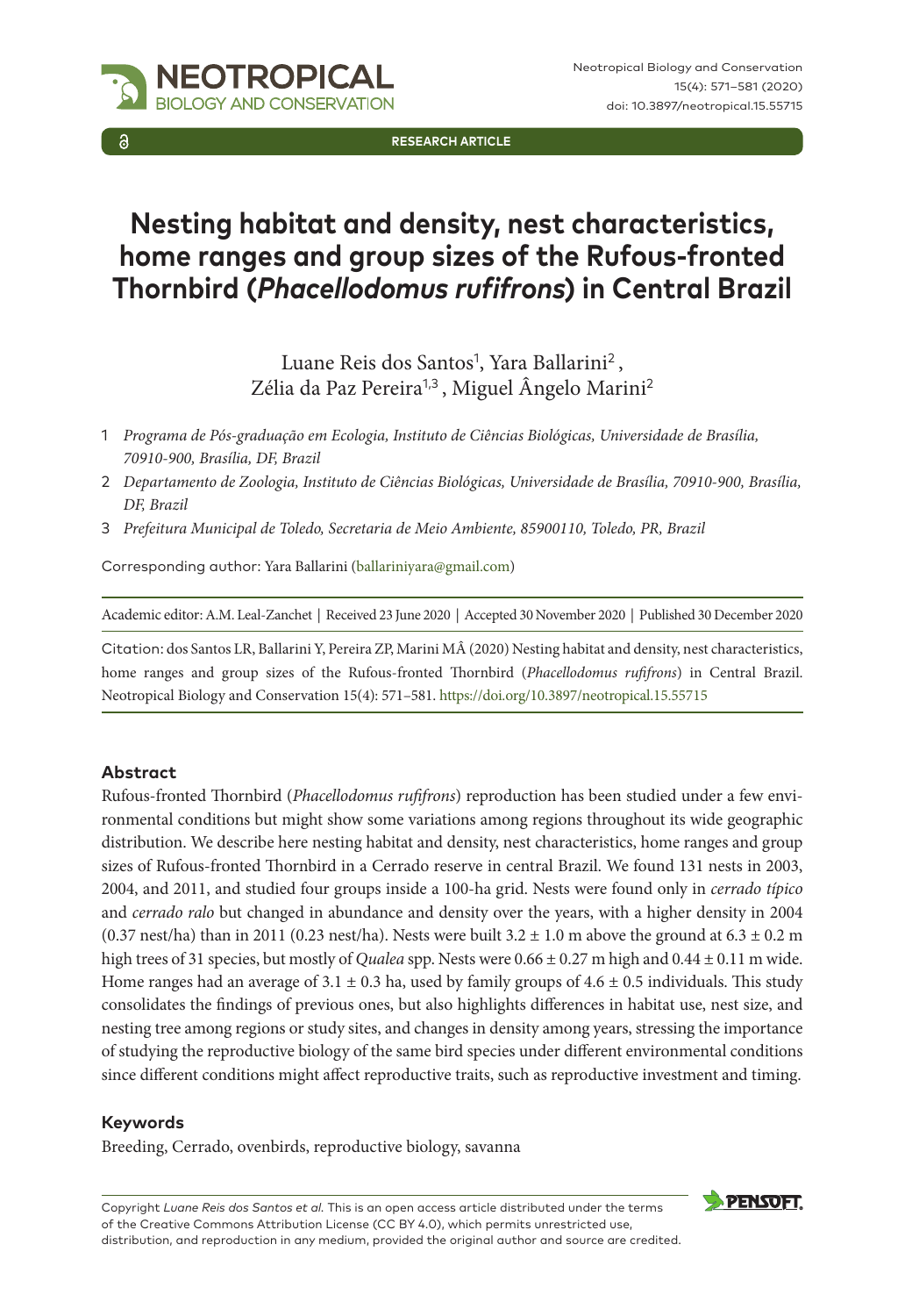# **Introduction**

The Rufous-fronted Thornbird *Phacellodomus rufifrons* (Wied-Neuwied, 1821), Furnariidae, is a polytypic Neotropical bird, with six subspecies occurring in four separate regions of South America (del Hoyo et al. 2020). It occurs on a variety of habitats, from dry areas to humid forests, but seems to require the presence of at least some trees to build the large thorny nests (Sick 1997; Costa et al. 2014, 2019; del Hoyo et al. 2020). In the Cerrado it has strong preference for *cerrado sensu stricto* and was not recorded in more open habitats in the Distrito Federal (Tubelis and Cavalcanti 2001), whereas in Minas Gerais it defended territories mostly in open fields and close to forest borders (Rodrigues and Rocha 2003). It has been proposed that the species relies on nearby water resources to maintain viable populations (Rodrigues and Rocha 2003). Also, nest size was much larger in the drier llanos than in the coastal mountains of Venezuela (Thomas 1983). Thus, habitat use may vary among regions throughout its geographic distribution, and nest size may vary among nesting habitats.

The reproductive biology of *Phacellodomus rufifrons* was studied in some detail (review in del Hoyo et al. 2020), both for *P. r. inornatus* (Skutch 1969a, b; Thomas 1983; Lindell 1996), as for *P. r. rufifrons* (Carrara and Rodrigues 2001; Rodrigues and Rocha 2003; Rodrigues and Carrara 2004; Bocchiglieri 2005; Ribeiro et al. 2007). The race most common in Brazil, *P. r. rufifrons*, lives in groups ranging from 2 to 10 individuals, whose territory is defended throughout the year (Carrara and Rodrigues 2001). It has a cooperative breeding system where other members of the group beyond the breeding pair assist in defending the 2–4 ha territory and feeding offspring (Rodrigues and Carrara 2004). The nest is used during the breeding season but also throughout the year as a dormitory (Carrara and Rodrigues 2001) and is built on forest borders and open fields (Rodrigues and Rocha 2003), and on several species of trees in *cerrado sensu stricto* (Bocchiglieri 2005). Despite these studies from both races, several aspects of the species' reproductive biology are still poorly described or restricted to a few localities.

Studies of density and distribution of bird nests are also important for medical reasons since birds' nests are used by a wide diversity of insects, including some disease vectors. The importance of birds' nests to the study of potential disease vectors was recognized long ago (Lent 1935), and solely in the Neotropical region insects from 34 orders were found in 172 taxa of birds (review in Di Iorio and Turienzo 2009). The nest of *P. rufifrons* and other furnariid can become infested with species of triatominae bugs (Triatominae: Hemiptera), potential vectors of *Trypanosoma cruzi* which transmit Chagas disease (Barretto and Carvalheiro 1968; Gurgel-Gonçalves and Cuba-Cuba 2007, 2011; Marti et al. 2014). Also, the use of *P. rufifrons* nests for breeding by several other species of birds (Skutch 1969b; Lindell 1996), suggest they might share parasites associated to nests. Thus, studies about the nest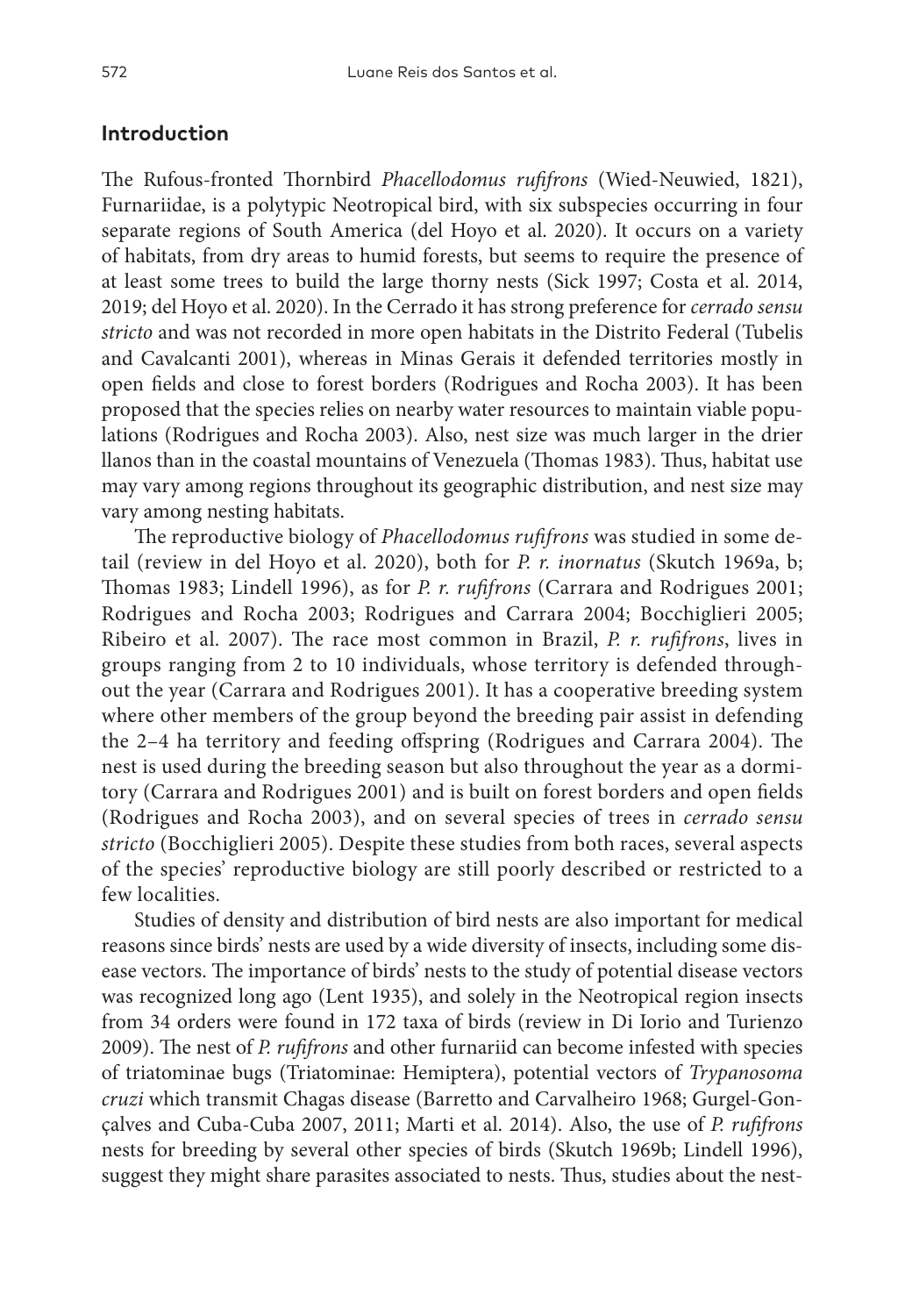ing biology of bird species that build enclosed nests, like *P. rufifrons*, can help clarify aspects of the occurrence and distribution of potential disease vectors.

Considering the potential variation in breeding aspects among regions, and the limitation of reproductive studies of *P. r. rufifrons* mostly to one population in Minas Gerais (references above), and the potential of its nests as vector reservoirs in natural areas, we studied the reproductive biology of *P. rufifrons*, describing nesting habitat and density, nest characteristics and home ranges and group sizes in Central Brazil. Our study provides information on reproductive variables from a study site without forests and far away from water resources (in contrast to the Minas Gerais population), contributing to better understand the biology of this species in a landscape with different characteristics.

### **Material and methods**

We collected data in a 100-ha grid at Águas Emendadas Ecological Station (ES-ECAE; 15°29'–15°36'S, 47°31'–47°41'W), a 10,547-ha protected area in the Distrito Federal, Brazil, within the Cerrado biome, a Neotropical savanna (location map in Duca and Marini 2014). The  $1 \times 1$  km grid, was divided into four hundred  $50 \times 50$ m squares on a flat topography at an altitude of  $\sim$ 1,040 m. The grid is covered with a mosaic of different vegetation physiognomies (Suppl. material 1: Table S1), in the following order, from more open to more closed: *campo limpo* (grassland), *campo sujo* (open shrub savanna), *parque cerrado* (savanna vegetation with distinctive woody vegetation on the discrete mounds), *cerrado ralo* (savanna vegetation with a sparse tree-shrub stratum with tortuous trunks, irregular branches, and a continuous grassy stratum), and *cerrado típico* (similar to *cerrado ralo* with higher tree density, height, and cover) (Silva Júnior and Felfili 1996; Borges and Marini 2010; Marini et al. 2012). The climate is highly seasonal, with a rainy season from October to April and dry winters from May to September. Mean annual rainfall ranges from 1,500 to 1,750 mm, and mean temperature ranges from 20 to 26 °C (da Silva et al. 2008).

We searched for nests in all months from July to September 2003, in January 2004 and from August to December 2011. The temporal gap of eight years occurred to allow for independent estimates, and the number of months surveyed in 2011 was possible due to better logistics. We searched ~75 ha in 2003/2004 and 100 ha in 2011 and confirmed nest activity by direct observations. Moreover, from August to December 2011, nest status (active or inactive) was determined by checking inside the nests every 3 to 4 days to register the presence of eggs and nestlings. We measured nests (height above the ground, length and diameter) with a measuring tape and nesting tree height with a marked 5-m long bamboo. All the standardized measurements were made by the same team of trained and experienced researchers.

We captured birds with mist nets during a long-term bird monitoring program and marked them with a metallic band provided by Centro Nacional de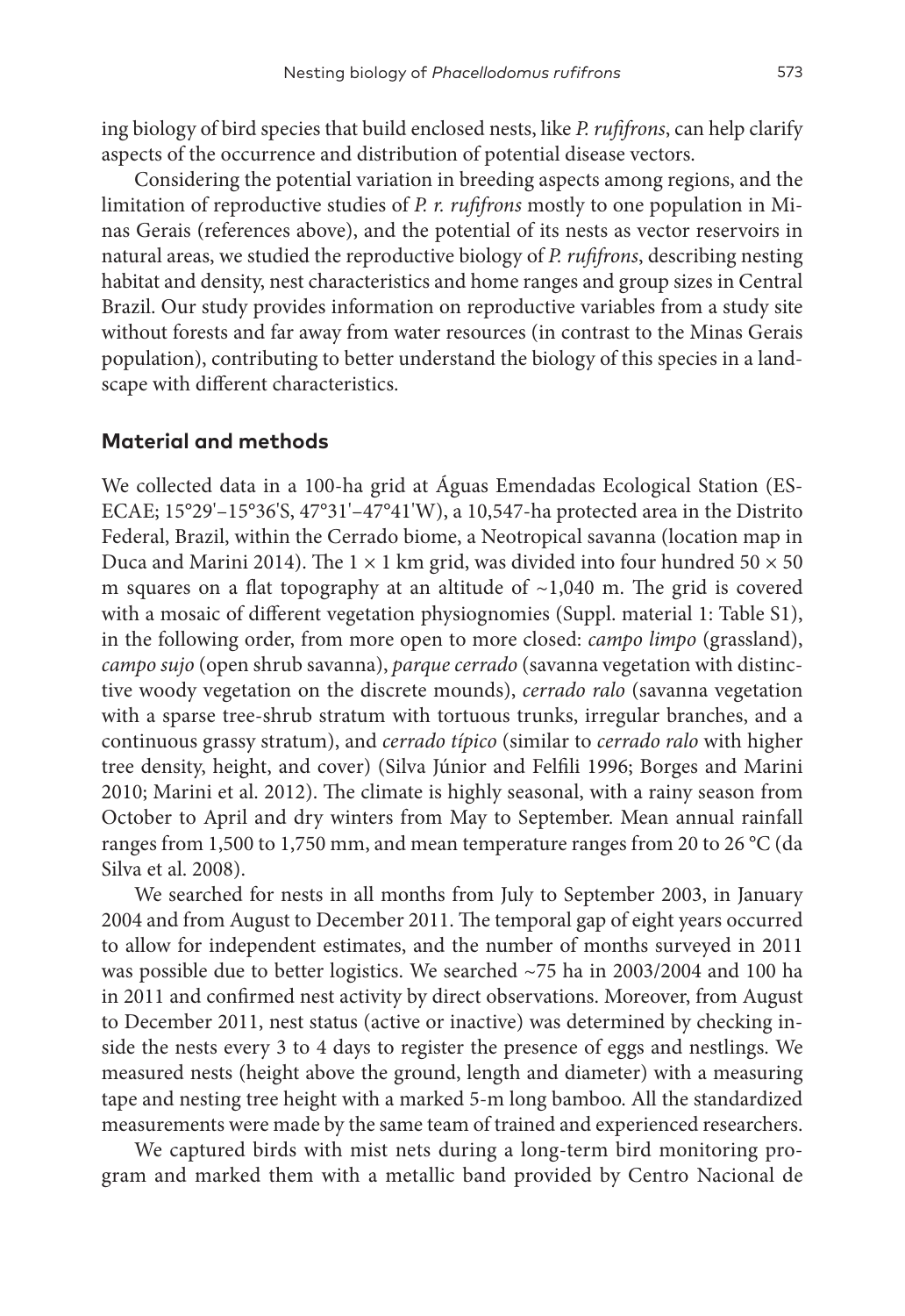Pesquisa para Conservação de Aves Silvestres (CEMAVE / IBAMA) and with a unique combination of three plastic color bands. Home ranges of each group were estimated from July 2003 to January 2004, by visual mapping following banded individuals and plotting all occurrence points on a map grid. Home range was defined as the area used by individuals to live and reproduce (Maher and Lott 1995). Playback was performed to locate groups when it was difficult to locate them, usually on rainy days or on very hot and dry days. After each observation period the recorded points were connected by the largest convex polygon method (Odum and Kuenzler 1955). Stabilization of the home range was detected by analyzing visually the asymptote of the curve of cumulative area. We followed when possible the recommendations for reporting home range analyses provided by Laver and Kelly (2008).

We estimated the density of active nests (Dn) in the study area in 2004 and 2011 using the formula,  $Dn = Nn / V$ , where Nn is the number of active nests in the grid and V is the percentage of vegetation type where birds built nests inside the sampled area in the grid. After classifying the vegetation, V was estimated as 51.7% (percentage of *cerrado típico*) in 2004 and 81.3% (sum of the percentage of *cerrado típico* and *cerrado ralo*) in 2011. These values vary over the years because areas of different sizes were sampled in each year. We tested whether nests were associated or not with vegetation types using chi-square analysis and Fisher Exact test in program R. We set significance at  $\alpha = 0.05$ . When presented, means are followed by standard errors (SE).

# **Results**

### **Nesting habitat and density**

We found 131 *P. rufifrons* active and inactive nests, 44 in 2003, 51 in 2004 and 36 in 2011, only in *cerrado típico* and *cerrado ralo* (Figs 1, 2). The number of nests found in *cerrado ralo* was higher in 2011 (n = 11) than in 2004 (n = 4), and in *cerrado típico* was lower in 2011 (n = 26) than in 2004 (n = 48) ( $\chi^2$  with Yates correction = 7.96, d.f. = 1,  $p$  < 0.05). Nest density was higher in 2004 (Dn = 0.37 nest/ha) than in 2011  $(Dn = 0.23 \text{ nest/ha}).$ 

### **Nest characteristics**

We measured 72 nests and identified 31 species of trees that were used as substrates to build nests, of which the genus *Qualea* was the most used (Fig. 3; Suppl. material 1: Table S1), with four different species and some trees with two nests. They built nests mostly with sticks and cotton-like materials, but two nests also used pieces of paper and plastic, and feathers. Nests were on average 0.7 m long and 0.4 m wide, located 3.2 m above the ground on trees 6.3 m high (Table 1).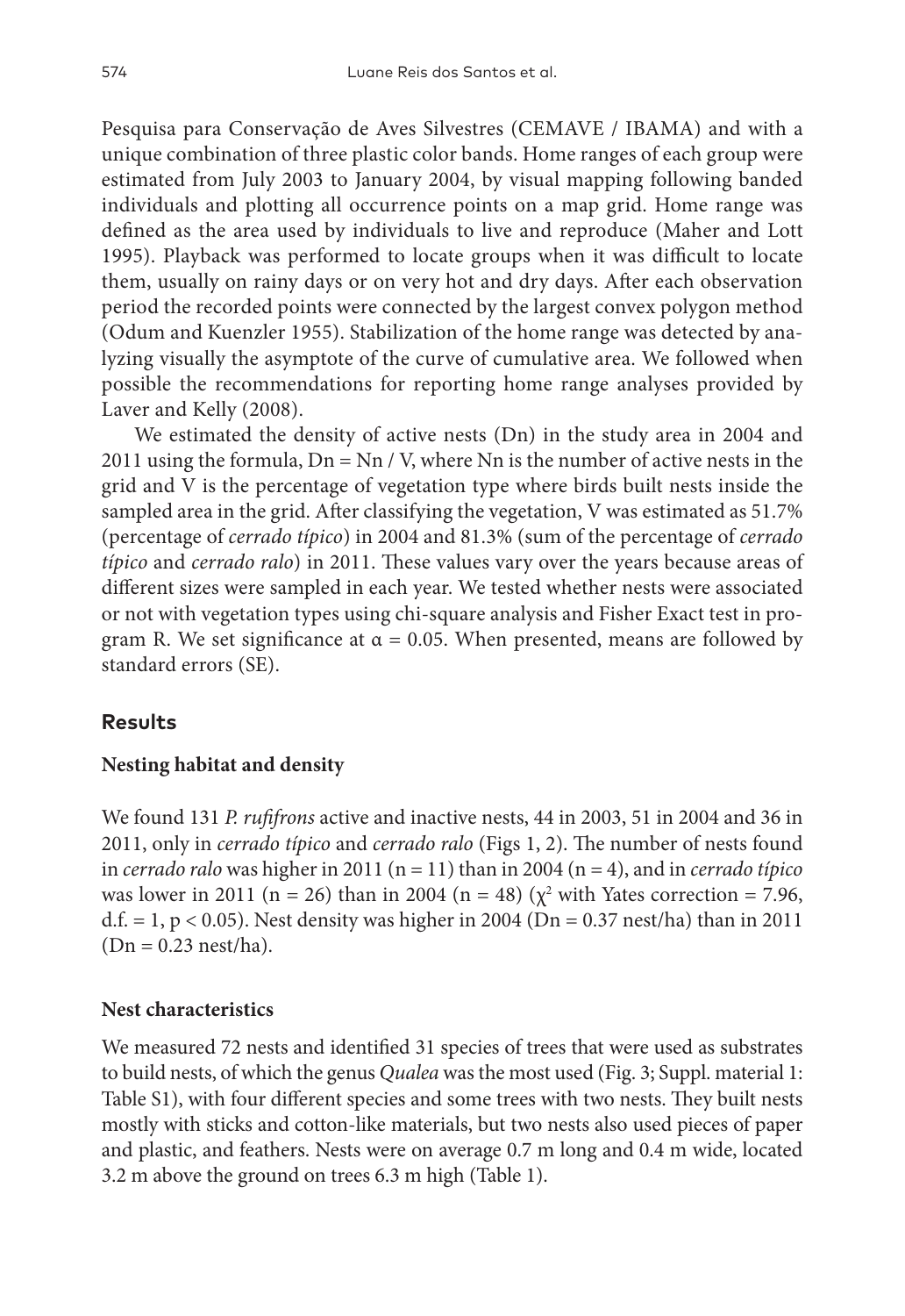

**Figure 1.** Location of the home ranges and active (○) and inactive (▲) nests of *Phacellodomus rufifrons* during the breeding season of 2004 in the Águas Emendadas Ecological Station, Distrito Federal, Brazil.

**Table 1.** Measurements of *Phacellodomus rufifrons* nests built in the Águas Emendadas Ecological Station, Distrito Federal, Brazil, and studied by Carrara and Rodrigues (2001) and Rodrigues and Rocha (2003) in Minas Gerais, Brazil.

| <b>Nest characteristics</b>                                      | N   | Mean $\pm$ SE (range)       | Mean                       |                              |
|------------------------------------------------------------------|-----|-----------------------------|----------------------------|------------------------------|
|                                                                  |     |                             | Rodrigues and Rocha (2003) | Carrara and Rodrigues (2001) |
| Height above the ground (m) $72 \quad 3.19 \pm 1.00$ (1.45–6.45) |     |                             | 3,64                       | 3,72                         |
| Length $(m)$                                                     | 72  | $0.66 \pm 0.27$ (0.25-1.20) | 0,58                       | 0,6                          |
| Diameter (m)                                                     | 72. | $0.44 \pm 0.11$ (0.25-0.70) | -                          | -                            |
| Height of nesting tree (m)                                       | 44  | $6.3 \pm 0.2$ (3.3-10.0)    | -                          | 7,5                          |

#### **Home ranges and group sizes**

The four groups with 2–6 birds (Nm =  $4.6 \pm 0.5$ ), had home range sizes of 2.5–4.0 ha (3.1 ± 0.3 ha), always in *cerrado típico* and *cerrado ralo*. Most individuals answered to playback by flying and vocalizing, but we did not record agonistic interactions between individuals of different groups.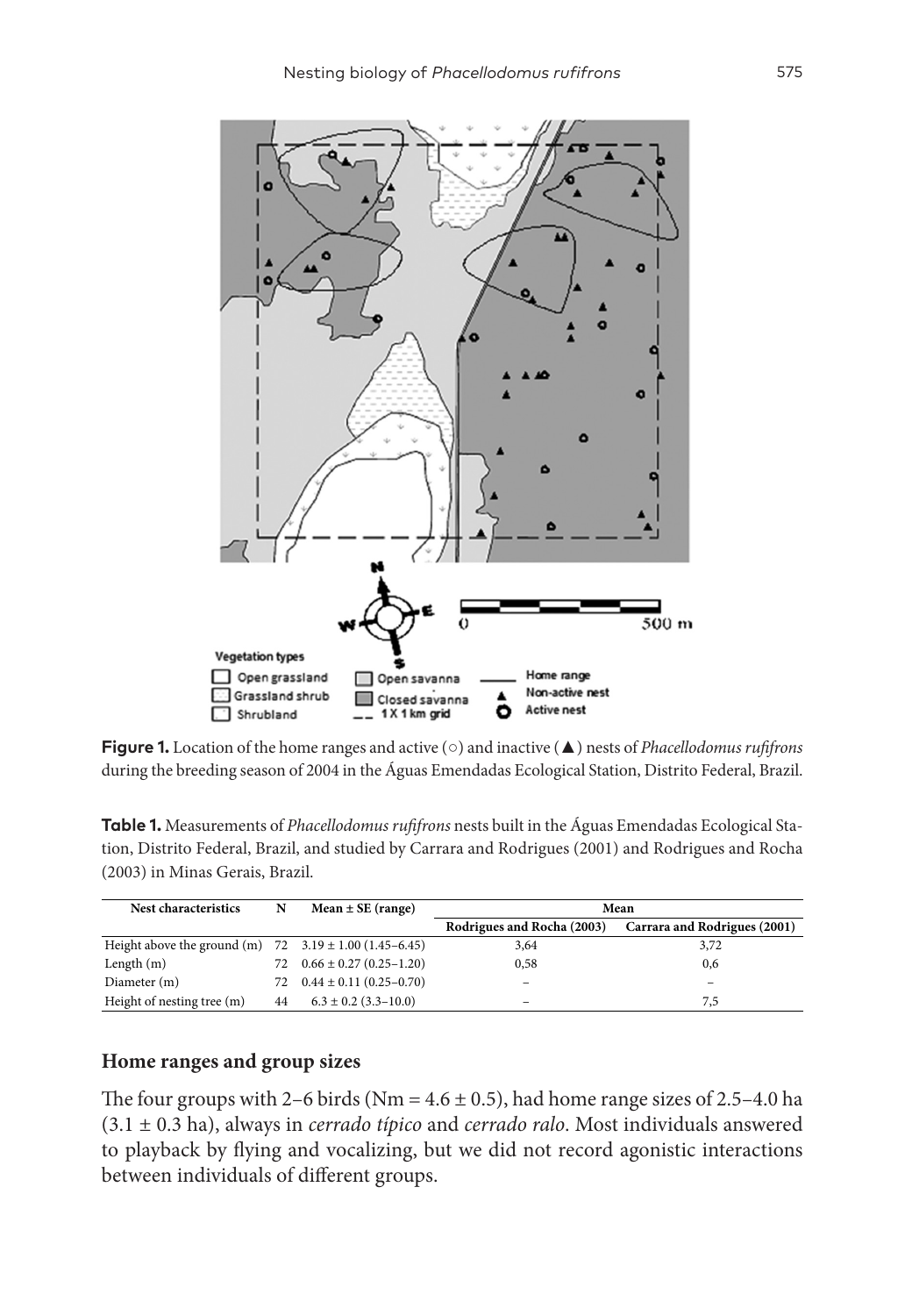

**Figure 2.** Location of active (○) and inactive (▲) nests of *Phacellodomus rufifrons* during the breeding season of 2011 in the Águas Emendadas Ecological Station, Distrito Federal, Brazil.



**Figure 3.** Species of trees used by *Phacellodomus rufifrons* to build nests during the breeding seasons of 2003 to 2004 in the Águas Emendadas Ecological Station, Distrito Federal, Brazil.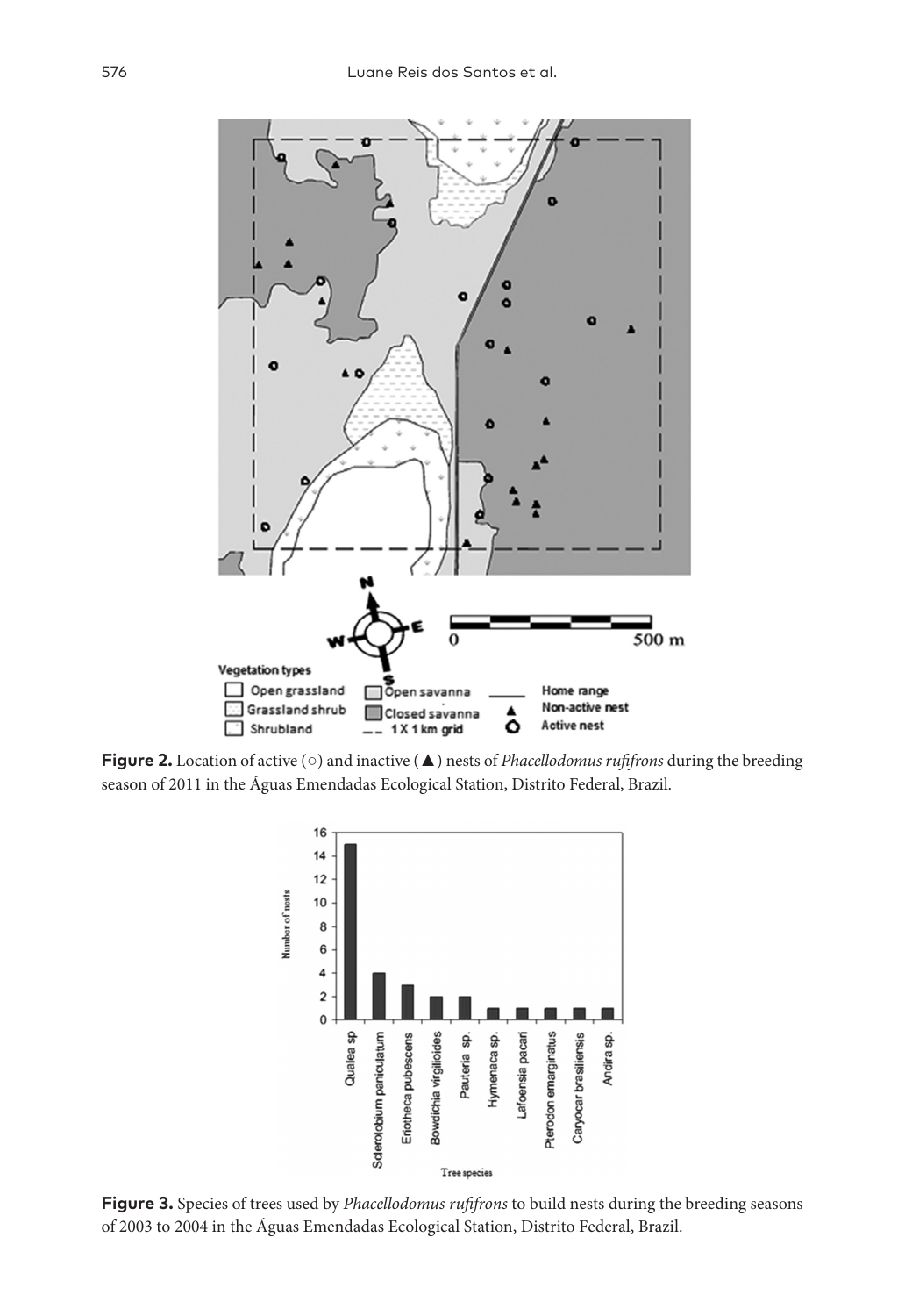## **Discussion**

Our study of four groups and 131 nests of *P. rufifrons* in a 100-ha grid of Cerrado allowed a refined analysis and helps reaffirm previously reported aspects of its reproductive biology. Nests were found only at in *cerrado típico* and *cerrado ralo* and never at the more open vegetation types (Figs 1, 2). However, we observed a change in nests' spatial distribution, with more nests found at *cerrado típico* in 2004 and more nests at *cerrado ralo* in 2011. Besides the expansion of the nest search area, encompassing more *cerrado ralo* in 2011, there was a noticeable decrease in nests at the eastern portion of the grid, where the *cerrado típico* is more common. We hypothesize that this change in distribution of nests inside the grid over a period of seven years was due to a possible increase in vegetation density related to the absence of fire between 2002 and 2011. Fire exclusion leads to an increase in woody elements in Cerrado physiognomies and is particularly important in more open areas (Moreira 2000; Libano and Felfili 2006). This apparent change in vegetation density might also explain in part the lowest nest density in 2011, with the *cerrado típico* areas becoming too closed and less attractive, and the *cerrado ralo* having taller trees more attractive to breeding pairs.

Other explanations for these changes include an increase in home range sizes because of possible lower productivity at *cerrado ralo* than at *cerrado típico*, and a decrease in population size in 2011 compared to 2004. However, this last explanation is unlikely since capture rates at mist-nests at the study grid were similar during this period (M. Â. Marini, unpublished data). Lastly, since our study grid is far away (> 2,000 m) from water bodies (i.e. rivers, lakes, etc.), the proposal by Rodrigues and Rocha (2003) that *P. rufifrons* depends on some water resource to establish viable populations was not supported. The species seems to have some flexibility in habitat use, nesting in more humid habitats, such as the coastal areas in Venezuela (Thomas 1983), or veredas (Gurgel-Gonçalves and Cuba-Cuba 2007), and much drier habitats, such as the Caatinga (Gurgel-Gonçalves and Cuba 2011). It seems that nest site choice, hanging high on trees, is related to protection against fire and predators (Carrara and Rodrigues 2001), and the isolation degree of nesting trees seems to be an important factor in determining nest site (Carrara and Rodrigues 2001; Rodrigues and Rocha 2003).

Nest measurements were similar to those found in other studies (Carrara and Rodrigues 2001; Rodrigues and Rocha 2003). They were also similar in size to the ones in the drier areas but were larger than the ones in more humid areas from Venezuela (Thomas 1983). This change in nest size among regions might be related to differences in climatic conditions or availability of nesting material. Nests were similar in shape and were built with similar materials as previously reported, but also had anthropogenic materials, as found by Skutch (1969a) and Thomas (1983) in Venezuela. The Pale-breasted Spinetail (*Synallaxis albescens*), who also builds enclosed nests with sticks, also used anthropogenic materials at our study grid (Marini et al. 2012). The presence of plastic, paper and other anthropogenic materials in birds' nests can decrease their breeding success (Borges and Marini 2010)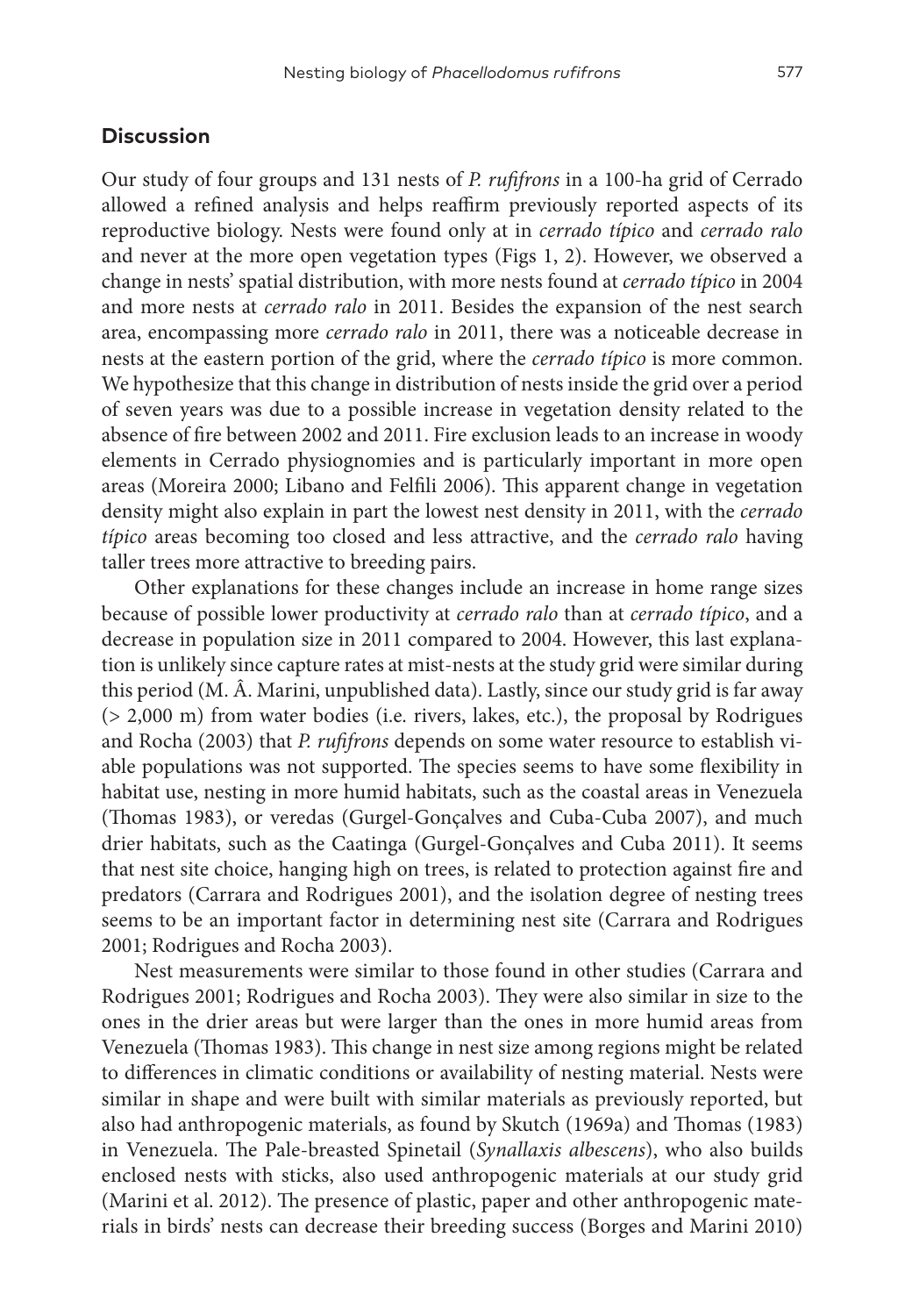because these artificial materials make nests more conspicuous to visually oriented predators. As expected, we found one or more nests on the same tree which were probably built by the same breeding pair. This is a common behavior for this species, with up to three nests recorded in Minas Gerais (Rodrigues and Rocha 2003) and up to five nests recorded in Venezuela (Thomas 1983). As suggested for another furnariid (Pink-legged Graveteiro – *Acrobatornis fonsecai*), these multiple nests in the same tree may confuse predators or parasites and may serve as resource stores (Whitney et al. 1996).

*Phacellodomus rufifrons* seems to use a wide variety of plants to build its nests, but that have specific requirements. Nearly half of the nests we found were built on *Qualea* trees (Vochysiaceae), among the commonest woody plants throughout central Brazil (Felfili et al. 2000), and with four or five species found at ESECAE (Felfili et al. 2007). However, at another reserve also at the Distrito Federal, *Pterodon pubescens* (Leguminosae) was the most used tree species (Bocchiglieri 2005). Usually the nesting trees are large in size with a wide crown and occur in low density, frequency and dominance in open areas of central Brazil (Bocchiglieri 2005). This same result was found by Carrara and Rodrigues (2001) at Minas Gerais, who argued that this pattern reflects the abundance of those trees in the area. Thus, it seems that *P. rufifrons* nest-site choice is more related to plant architecture and plants spatial distribution than to the plant species (Bocchiglieri 2005).

The home ranges we estimated (2.5–4 ha) are similar in size to the territory sizes (2–4 ha) reported by Rodrigues and Carrara (2004), suggesting that there is little variation in their sizes among Cerrado phytophysiognomies probably due to similar habitat qualities. Group sizes ranged from 2–6 birds in our study site but reached up to eight birds in Venezuela (Skutch 1969a) and up to 10 birds in Minas Gerais (Carrara and Rodrigues 2001). These differences in group size might be related to nest predation rates, which were very low in Minas Gerais (Carrara and Rodrigues 2001), or to differences in habitat quality, although bird densities seemed similar between Minas Gerais and our study site. We did not observe agonistic interactions between individuals of different groups, but Skutch (1969a) observed in Venezuela birds defending territories by singing and chasing each other.

In conclusion, the large number of *P. rufifrons* nests monitored in this study consolidates the findings of previous studies (nest height above the ground, nest substrates and family group size), but also highlighted the differences in habitat use, nest size, and nesting tree among regions or study sites, and changes in density among years. This study stresses the importance of studying the reproductive biology of the same species of bird in diverse environmental conditions, since different conditions might affect reproductive traits, such as egg and clutch size, and breeding period and length. Also, a better knowledge of breeding and population parameters of *P. rufifrons* in different biomes, habitats, climates and latitudes can be useful to understand how this species responds to varied environmental conditions.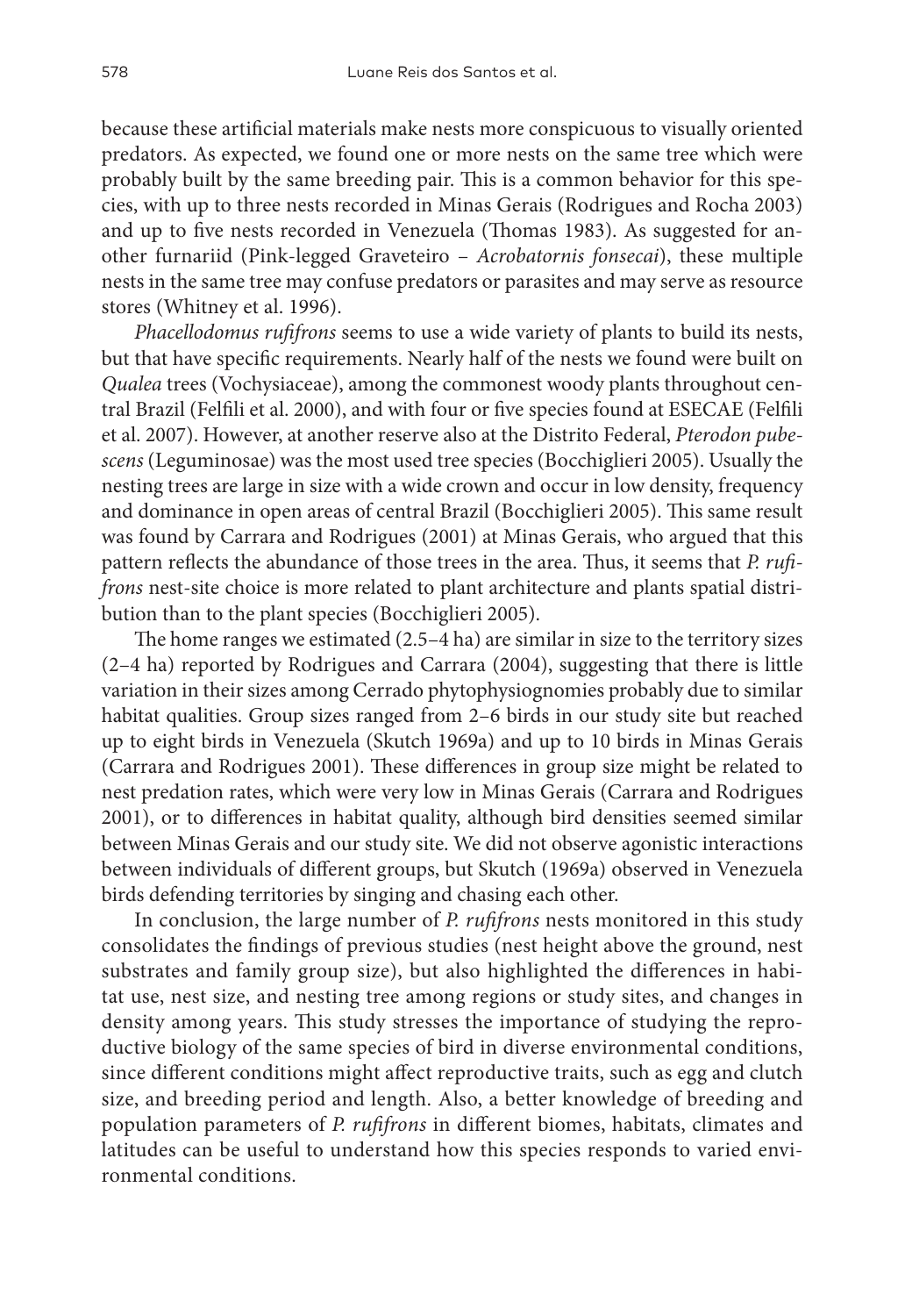# **Acknowledgements**

This study was funded by grants from CNPq and FAP-DF to MÂM. We thank ES-ECAE/SEMARH for authorization to conduct this study. LRS was supported by a fellowship from CNPq, and MÂM was supported by researcher fellowships from CNPq. We thank all members from 'Laboratório de Ecologia e Conservação de Aves' at Universidade de Brasília for help during field work.

# **References**

- Barretto MP, Carvalheiro JR (1968) Estudos sobre reservatórios do *Trypanosoma cruzi*. XXV: Observações sobre a infestação de ninhos de *Anumbius annumbi* Vieillot, 1817 e de *Phacellodomus rufifrons* (Wied-Neuwied, 1821) pelo *Psammolestes tertius* Lent & Jurberg, 1965 (Hemiptera, Reduviidae). Revista Brasileira de Biologia 28: 11–17.
- Bocchiglieri A (2005) Características das espécies arbóreas utilizadas na nidificação por João-graveto (*Phacellodomus rufifrons*) (Aves: Furnariidae) em áreas de cerrado da Reserva Ecológica do Roncador, Distrito Federal. Boletim do Herbário Ezechias Paulo Heringer 16: 21–30.
- Borges FJA, Marini MÂ (2010) Birds nesting survival in disturbed and protected Neotropical savannas. Biodiversity and Conservation 19(1): 223–236. [https://doi.org/10.1007/](https://doi.org/10.1007/s10531-009-9718-z) [s10531-009-9718-z](https://doi.org/10.1007/s10531-009-9718-z)
- Carrara LA, Rodrigues M (2001) Breeding biology of the Rufous-fronted Thornbird *Phacellodomusrufifrons*, a neotropical ovenbird. International Journal of Ornithology 4: 209–217.
- Costa MDSG, de Carvalho Batista R, Gurgel-Gonçalves R (2014) Predicting geographic distributions of *Phacellodomus* species (Aves: Furnariidae) in South America based on ecological niche modeling. Acta Scientiarum. Biological Sciences 36(3): 299–306. [https://](https://doi.org/10.4025/actascibiolsci.v36i3.22165) [doi.org/10.4025/actascibiolsci.v36i3.22165](https://doi.org/10.4025/actascibiolsci.v36i3.22165)
- Costa GCA, Koerich LB, Pereira MH, Dias LR, Figueiredo O, Sant'Anna MRV, Dias LR, Figueiredo O, Sant'Anna MRV, Gontijo NF, Couri MS, Araujo RN (2019) Occurrence of the parasitic fly *Philornis torquans* on fledglings of the Rufous-throated Thornbird (*Phacellodomus rufifrons*) in Southeast Brazil. Journal of Wildlife Diseases 55(2): 462–466. [https://](https://doi.org/10.7589/2018-04-104) [doi.org/10.7589/2018-04-104](https://doi.org/10.7589/2018-04-104)
- da Silva FAM, Assad ED, Steinke ET, Müller AG (2008) Clima do Bioma Cerrado. Agricultura Tropical: Quatro Décadas de Inovações Tecnológicas, Institucionais e Políticas. Albuquerque, ACS, 93–148.
- del Hoyo J, Remsen JV, Kirwan GM, Collar N (2020) Rufous-fronted Thornbird (*Phacellodomus rufifrons*), version 1.0. In: Billerman SM, Keeney BK, Rodewald PG, Schulenberg TS (Eds) Birds of the World. Cornell Lab of Ornithology, Ithaca. [https://doi.](https://doi.org/10.2173/bow.ruftho1.01) [org/10.2173/bow.ruftho1.01](https://doi.org/10.2173/bow.ruftho1.01)
- Di Iorio O, Turienzo P (2009) Insects found in birds' nests from the Neotropical Region (except Argentina) and immigrant species of Neotropical origin in the Nearctic Region. Zootaxa 2187(1): 1–144.<https://doi.org/10.11646/zootaxa.2187.1.1>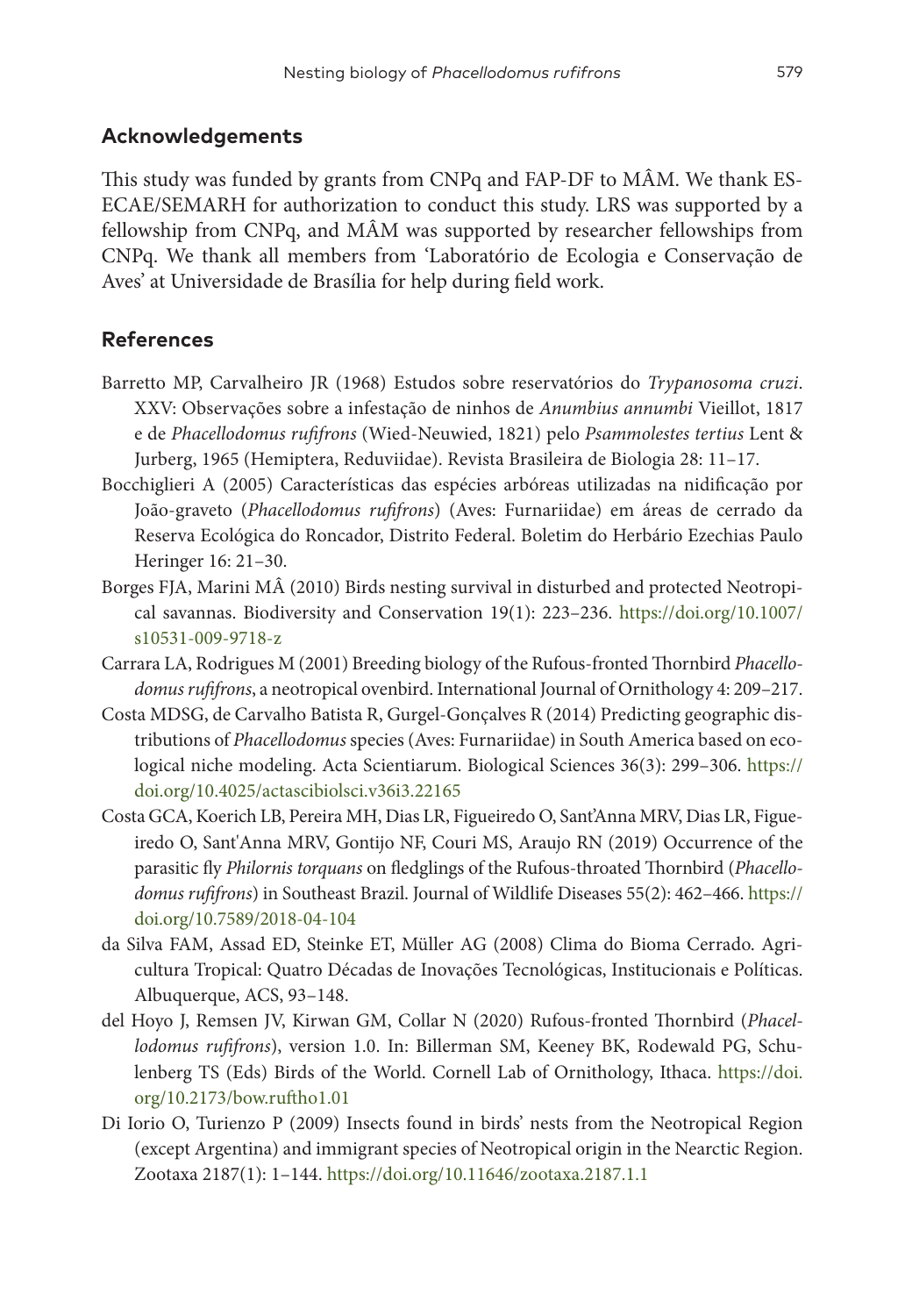- Duca C, Marini MÂ (2014) Territorial system and adult dispersal in a cooperative-breeding tanager. The Auk 131(1): 32–40.<https://doi.org/10.1642/AUK-13-005.1>
- Felfili JM, Rezende AV, Silva Júnior MC, Silva MA (2000) Changes in the floristic composition of cerrado *sensu stricto* in Brazil over a nine-year period. Journal of Tropical Ecology 16(4): 579–590. <https://doi.org/10.1017/S0266467400001589>
- Felfili JM, Silva Júnior MC, Mendonça RC, Fagg CW, Filgueiras TS, Mecenas V (2007) Composição florística da Estação Ecológica de Águas Emendadas no Distrito Federal. Heringeriana 1(2): 25–85.
- Gurgel-Gonçalves R, Cuba CAC (2011) Infestation of thornbird nests (Passeriformes: Furnariidae) by *Psammolestes tertius* (Hemiptera: Reduviidae) across Brazilian Cerrado and Caatinga ecoregions. Zoologia 28(3): 411–414. [https://doi.org/10.1590/S1984-](https://doi.org/10.1590/S1984-46702011000300017) [46702011000300017](https://doi.org/10.1590/S1984-46702011000300017)
- Gurgel-Gonçalves R, Cuba-Cuba CA (2007) Estrutura de populações de *Rhodnius neglectus* (Lent) e*Psammolestestertius* (Lent & Jurberg) (Hemiptera, Reduviidae) emninhos de pássaros (Furnariidae) presentesna palmeira*Mauritia flexuosa*noDistrito Federal, Brasil. Revista Brasileira de Zoologia 24(1): 157–163.<https://doi.org/10.1590/S0101-81752007000100019>
- Laver PN, Kelly MJ (2008) A critical review of home range studies. The Journal of Wildlife Management 72(1): 290–298. <https://doi.org/10.2193/2005-589>
- Lent H (1935) Sobre a biologia, systematica e distribuição geografica de *Psammolestes coreodes* Bergroth, 1911, encontrado en ninhos de aves no Brasil (Hem. Triatomidae). Revista de Etologia 5(4): 381–396.
- Libano AM, Felfili JM (2006) Temporal changes in floristic composition and diversity of cerrado "*sensu stricto*" in Central Brazil over 18 years (1985–2003). Acta Botanica Brasílica 20: 927–936.<https://doi.org/10.1590/S0102-33062006000400016>
- Lindell C (1996) Benefits and costs to Plain-fronted Thornbirds (*Phacellodomus rufifrons*) of interactions with avian nest associates. The Auk 113(3): 565–577. [https://doi.](https://doi.org/10.2307/4088977) [org/10.2307/4088977](https://doi.org/10.2307/4088977)
- Maher CR, Lott DF (1995) Definitions of territoriality used in the study of variation in vertebrate spacing systems. Animal Behaviour 49(6): 1581–1597. [https://doi.](https://doi.org/10.1016/0003-3472(95)90080-2) [org/10.1016/0003-3472\(95\)90080-2](https://doi.org/10.1016/0003-3472(95)90080-2)
- Marini MÂ, Rodrigues SS, Silveira MB, Greene HF (2012) Biologia reprodutiva de *Synallaxis albescens* (Aves: Furnariidae) em cerrado do Brasil central. Biota Neotropica 12(4). <https://doi.org/10.1590/S1676-06032012000400029>
- Marti GA, Echeverria MG, Waleckx E, Susevich ML, Balsalobre A, Gorla DE (2014) Triatominae in furnariid nests of the Argentine Gran Chaco. Journal of Vector Ecology 39(1): 66–71.<https://doi.org/10.1111/j.1948-7134.2014.12071.x>
- Moreira AG (2000) Effects of fire protection on savanna structure in Central Brazil. Journal of Biogeography 27(4): 1021–1029.<https://doi.org/10.1046/j.1365-2699.2000.00422.x>
- Odum EP, Kuenzler EJ (1955) Measurement of territory and home range size in birds. The Auk 72(2): 128–137. <https://doi.org/10.2307/4081419>
- Ribeiro BA, Carrara LA, Santos FR, Rodrigues M (2007) Sex-biased help and possible facultative control over offspring sex ratio in the Rufous-fronted Thornbird, *Phacellodomus rufifrons.* Revista Brasileira de Ornitologia 15(4): 561–568.